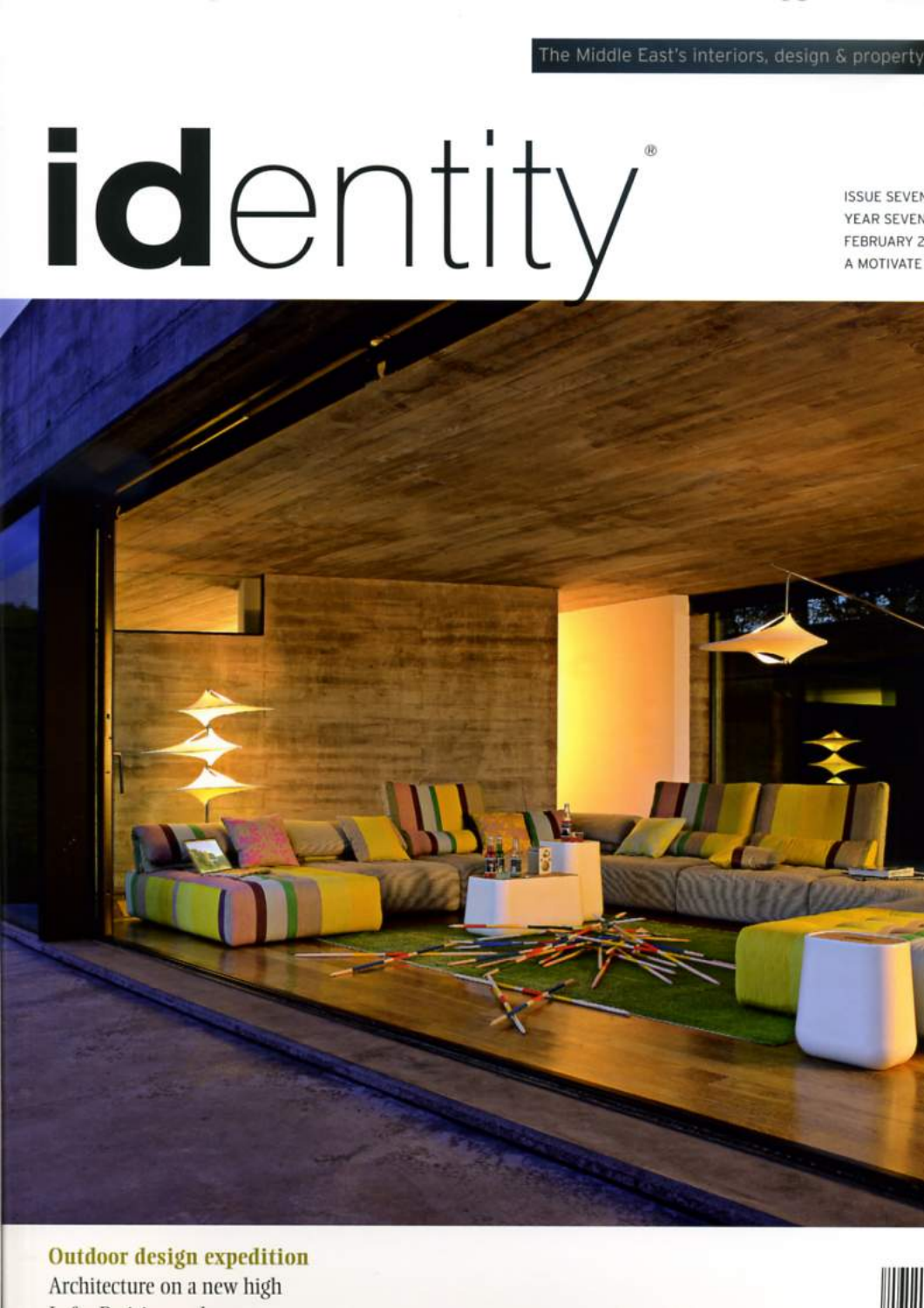## Contempo Italia!

Preview the best of contemporary Italian luxury design that will be on show in Abu Dhabi. text: **dorothy waldman**

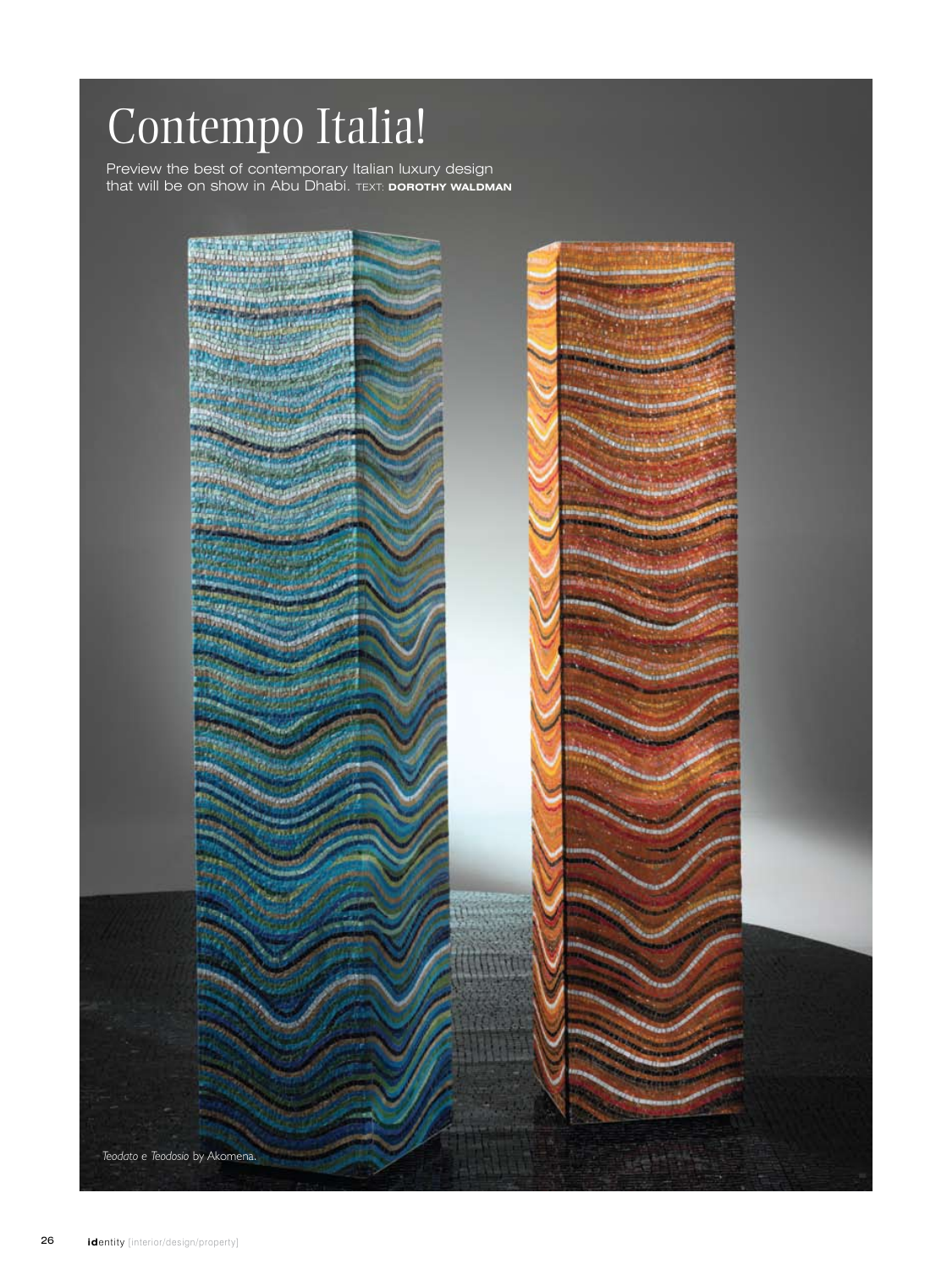

Clockwise from top left: Desk chair by Heron Parigi, creators of metal furniture; bookcase and table by Consorto Forexport, an association of small yet innovative companies.

**Each year the design world flocks to Italy** to the many exhibitions held there to experience the best of Italian design. Instead of making that trek to discover the ultimate in design, thirty-five of the top Italian luxury brands will be presented at Italian Luxury Interiors at The Emirates Palace Hotel in Abu Dhabi. This exhibition of furnishings and objects created using the time-honoured techniques of Italian craftsmanship and innovative processes is an amalgamation of traditional Italian values and artistry combined with luxury contemporary design. These old-world techniques, some passed from generation to generation over the centuries, are reflected in this collection of unique pieces or exclusive, often numbered series, that unite tradition with today.

The aim of the Italian Luxury Interiors exhibition, promoted by the Italian Trade Commission, is to showcase the diverse range of products for all aspects of the home, from furniture to accessories, lighting and sofas to tableware and tiles, each chosen as an outstanding example of the best of Italian artistry and craftsmanship. A villa designed by Attilio Lapietra and Tiziana Burrand will be the setting for the exhibition to emulate the aura and sensitivities of exquisite Italian style and to welcome each guest on a journey of exploration of the best of bespoke Italian contemporary design.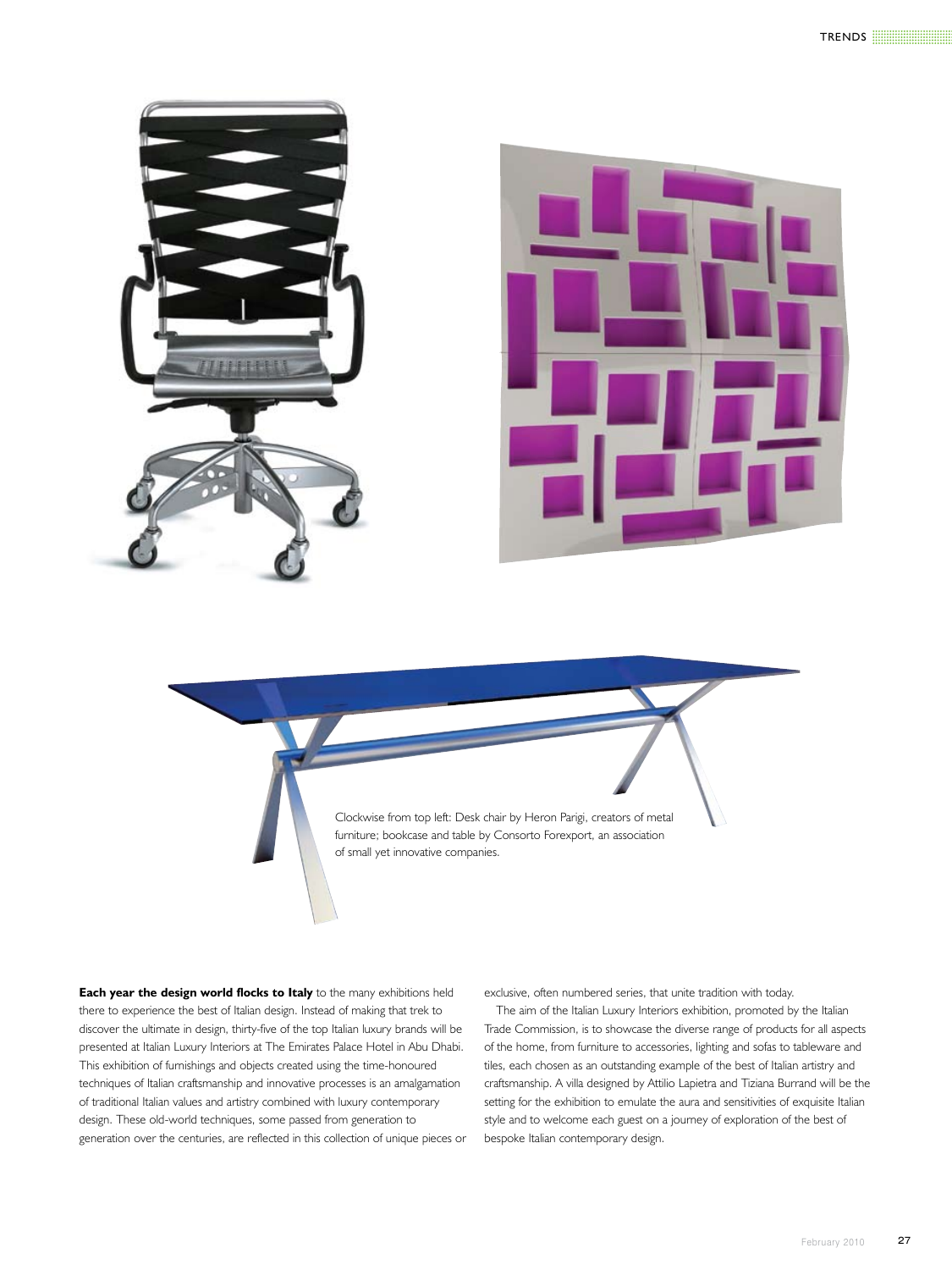



Clockwise from top: Chandelier by Michele Bellesso from Bellart; chair from Domitalia, who utilise traditional wood processes as well as innovative technologies; one litre ceramic jugs in burnished metalics by Tuttoattaccato.